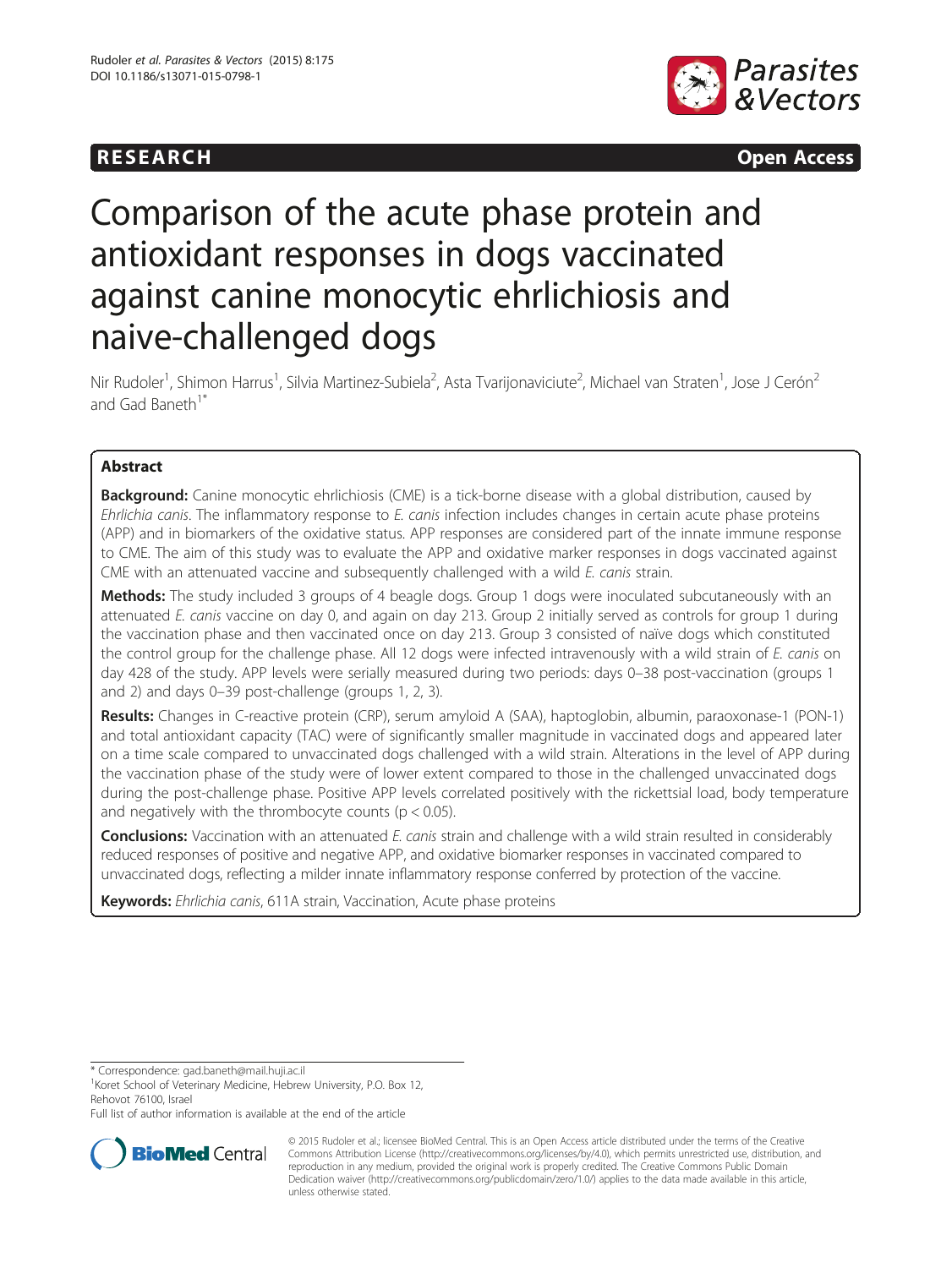#### <span id="page-1-0"></span>Background

Canine monocytic ehrlichiosis (CME) is an important canine disease of worldwide distribution. The etiological agent of CME is the obligate intracellular rickettsia Ehrlichia canis, a tick-borne bacterium that causes a multisystemic disease that typically induces severe bleeding tendencies due to thrombocytopenia and thrombocytopathy. The acute disease is characterized by high fever, depression, lethargy, anorexia, lymphadenomegaly, splenomegaly, and hemorrhages. Acutely infected dogs may recover or remain infected sub-clinically and eventually develop chronic CME. Dogs that develop the chronic form of the disease suffer from bone marrow suppression and decreased hematopoiesis with clinical signs similar to those in the acute phase with a greater severity [\[1,2\]](#page-8-0).

The pathogenesis of CME which includes the induction of immune-mediated phenomena such as immune complex formation, anti-thrombocyte antibodies and bone marrow suppression remains to be elucidated [\[1-3](#page-8-0)]. One important aspect of the acute phase of CME is the alteration in the production of certain plasma proteins including the acute phase proteins (APP) that participate in the inflammatory response to  $E$ . *canis* infection [\[4,5](#page-8-0)]. The APP are considered to be non-specific innate immune components involved in the restoration of homeostasis and restraint of microbial growth before the host develops acquired immunity to an external challenge [[6,7](#page-9-0)]. They consist of "positive" and "negative" proteins that show an increase or decrease in level, respectively, after an inflammatory stimulus.

The positive APP include C-reactive protein (CRP) which plays important roles in protection against infection, clearance of damaged tissue, prevention of auto-immunization and regulation of the inflammatory response [\[8\]](#page-9-0). Other positive APP include haptoglobin (Hp) that binds free hemoglobin, inhibits its oxidative activity and antagonizes its pro-inflammatory activity [\[9\]](#page-9-0), and serum amyloid A (SAA) whose roles include detoxification of endotoxins, inhibition of lymphocyte and endothelial cell proliferation, inhibition of platelet aggregation, and inhibition of Tlymphocyte adhesion to extracellular matrix proteins [[10](#page-9-0)]. The negative APP include albumin, the most abundant constitutive plasma protein, which serves as a source of nutrients and regulator of osmotic pressure [[11](#page-9-0)]. Antioxidants grouped under the term Total Antioxidant Capacity (TAC) defend cells and tissues from harmful oxidative damage [\[12\]](#page-9-0) whereas paraoxonase-1 (PON-1) is an important enzyme involved in lipid metabolism which is down-regulated during oxidative stress [\[13\]](#page-9-0).

The main objective of this study was to evaluate the APP and oxidative responses in dogs vaccinated against CME with a live attenuated vaccine and subsequently challenged with a wild isolate of the bacterium, and compare them to the responses in non-vaccinated dogs challenged with infection. In addition, correlations between the APP and oxidative responses, and the hematological changes and blood bacterial loads were evaluated. As the APP and oxidative responses have rarely been studied in response to vaccination in dogs, the association between these responses and the protection conferred by vaccination during challenge is of major interest.

#### Methods

#### Experimental infection of dogs with Ehrlichia canis

Twelve laboratory-bred, 12–24 months old female beagle dogs were used in this study as previously described in a publication on the efficacy of this vaccine [\[14](#page-9-0)]. The dogs were acclimatized for 4–5 weeks before the initiation of the study and divided into 3 groups of 4 dogs each (Table 1). Group 1 dogs were initially inoculated subcutaneously (SQ) with  $4.8\times10^9$  attenuated *E. canis* strain 611A bacteria (the vaccine strain) on day 0, and again on day 213 with  $9.6 \times 10^9$  of the *E. canis* vaccine strain bacteria SQ. Group 2 dogs were initially inoculated SQ with  $\sim$ 1.2×10<sup>6</sup> uninfected DH-82 cells (day 0) as control for group 1 and then with  $9.6 \times 10^9$  vaccine strain bacteria on day 213. The third group (group 3) consisted of naïve dogs which constituted the control group for the challenge study, when both groups 1 and 2 were vaccinated. They joined the study on day 393, were acclimatized for 12 days, and were then subcutaneously inoculated with  $\sim$ 1.2×10<sup>6</sup> uninfected DH-82 cells on day 405. Twenty three days later (day 428), all 12 dogs were intravenously inoculated with 6 ml *E. canis* infected blood containing

Table 1 The different groups of dogs and their function during the two phases of the study

| Study phase<br>Group number |  | <b>Group treatment</b>                                                                 | Group function in respective phase                            |  |  |
|-----------------------------|--|----------------------------------------------------------------------------------------|---------------------------------------------------------------|--|--|
| Post-vaccinal               |  | Vaccinated once with vaccine strain                                                    | Evaluation of response to vaccination                         |  |  |
|                             |  | Inoculated with uninfected DH-82 cells                                                 | Control for group 1                                           |  |  |
| Post-challenge              |  | Vaccinated twice with vaccine strain and<br>challenged with virulent E. canis strain   | Evaluation of protection by vaccine and response to challenge |  |  |
|                             |  | Vaccinated once with vaccine strain and<br>challenged with virulent E. canis strain    | Evaluation of protection by vaccine and response to challenge |  |  |
|                             |  | Inoculated with uninfected DH-82 cells and<br>challenged with virulent E. canis strain | Control for groups 1 and 2                                    |  |  |
|                             |  |                                                                                        |                                                               |  |  |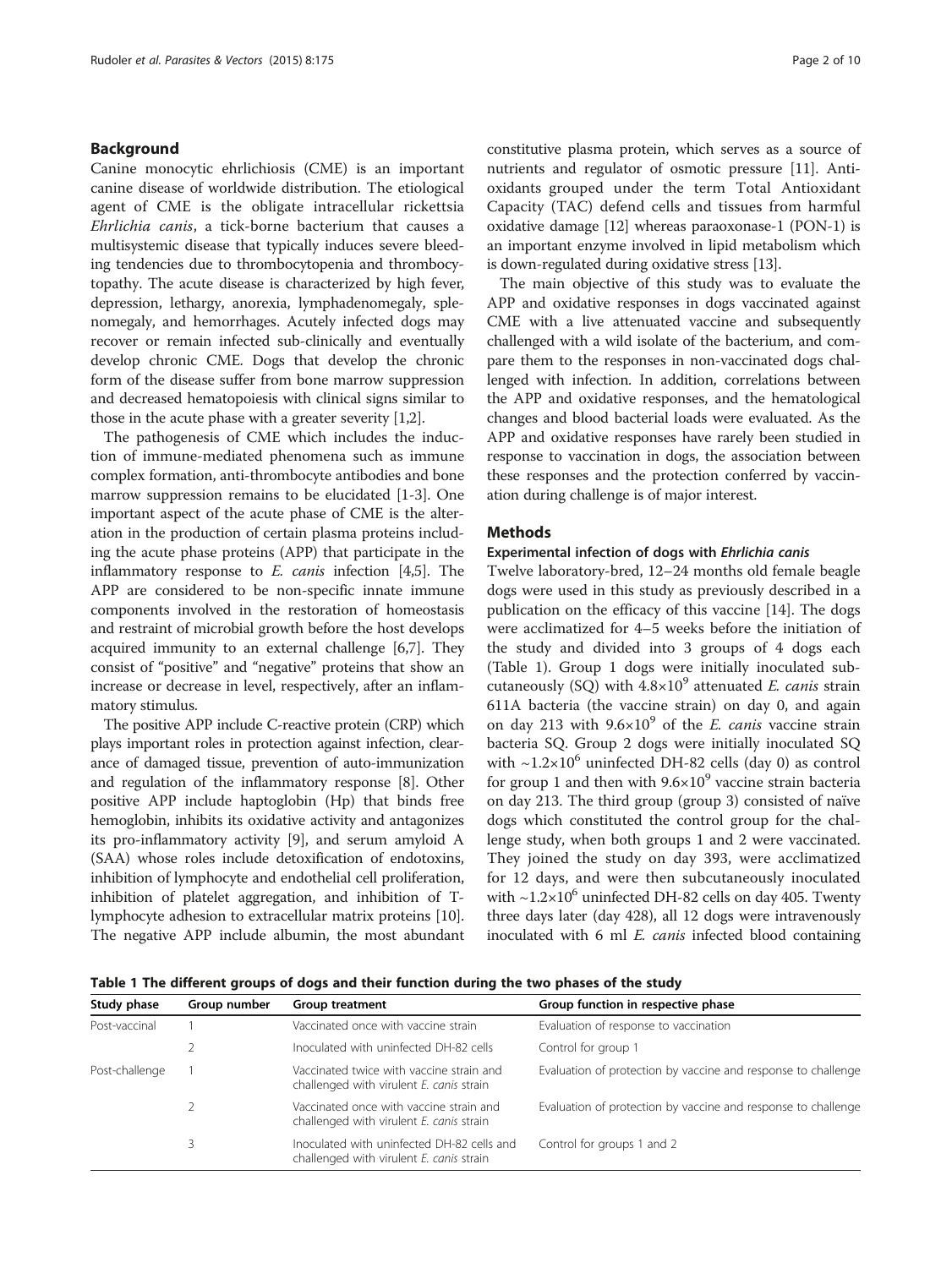$6\times10^{7}$  E. canis wild strain bacteria, drawn from a clinically acute ill dog [[14](#page-9-0)]. Quantitation of rickettsial load both in the cultures and the blood was determined by quantitative real-time PCR (qPCR) as described below. The E. canis infected blood was tested microscopically by stained blood smear examination and no other blood pathogens could be detected. It was also screened molecularly for *Hepato*zoon canis DNA using primers Hep-F and Hep-R [\[15](#page-9-0)], for Babesia spp. DNA using the Piro-A and Piro-B primers [[16](#page-9-0)], and in addition with primers 107F and 299R targeted at the ompA gene fragment for spotted fever rickettsiae [[17](#page-9-0)]. The *E. canis* infected blood was negative by all these PCR assays.

Monitoring of the dogs included daily inspection, physical examination at least twice weekly and a weekly bodyweight recording. Five ml of blood were drawn from each dog in EDTA and serum tubes at least once weekly and complete blood count analysis was carried out using the ADVIA 120® Hematology system (Bayer, Germany). Serum was separated from whole blood and frozen at −80°C until used for APP and oxidative biomarkers measurements.

The study was carried out according to the Hebrew University guidelines for animal experimentation and was approved by the Institutional Animal Care and Use Committee (approval numbers MD-09-11937-4 and MD-12869-4).

# Treatment

Azithromycin (Azithromycin, 200 mg/5 ml, Teva, Israel) treatment was administered to all 4 dogs in group 3 in an effort to test for its efficacy in CME. It was initiated on day 15 post-challenge (day 443) when all four dogs presented fever, anorexia, lethargy and thrombocytopenia. The planned treatment protocol was 7 mg/kg, PO q 24 hrs for 5 days as a loading dose followed by the same dose q 72 hrs for additional 15 days [\[18\]](#page-9-0). The initial loading dose was administered for 4 days. However, it was discontinued due to severe clinical deterioration of 2 of the 4 dogs with no improvement of any treated dog. At this stage (day 447), since azithromycin was not found to be effective it was replaced by doxycycline (10 mg/kg, PO, once daily) which was administered for an additional 21 days [\[14\]](#page-9-0). No medical treatment was needed for the vaccinated dogs in groups 1 and 2.

# DNA extraction

DNA was extracted using a commercial kit (Illustra blood genomicPrep mini spin kit, GE health care, UK), following the manufacturer's instructions.

#### Quantitative real-time PCR

A quantitative estimation of the E. canis rickettsial load was performed by qPCR using the Rotor-Gene 6000 Real-Time PCR analyzer (Corbett life sciences, Australia) and the E. canis-16S plasmid as previously described [[19\]](#page-9-0). Standard curve was designed using decimal dilutions of the E. canis-16S plasmid. The primers used to target the 16S rRNA gene were the E. canis 16S forward TCGCTATTAGATGAGCCTACGT and the E. canis 16S reverse GAGTCTGGACCGTATCTCAGT [\[14](#page-9-0)].

#### Acute phase protein measurement

The concentration of CRP was determined with a solid sandwich immunoassay (Tridelta Phase range canine CRP kit; Tridelta development Ltd., Bray, Ireland). The final absorbance of the samples was measured in a microtitre plate at 450 nm using 630 nm as the reference (Powerwave XS, Biotek instruments, Carson City, NV, USA). Hp was determined using a hemoglobin-binding method (Tridelta phase, Tridelta Development Ltd., Bray Ireland) in a biochemistry autoanalyzer (Cobas Mira Plus, ABX Diagnostics, Montpellier, France). SAA concentration was measured using a sandwich immunoassay (Tridelta Phase range SAA assay, Tridelta development Ltd., Bray, Ireland). Final absorbance of the samples was measured by use of microtitre plate reader (Powerwave XS, Biotek instruments, Carson City, NV, USA). Albumin concentration was determined by using the bromocresol green-dye binding method using a commercial kit [[20](#page-9-0)]. TAC was measured using a colorimetric method developed by Erel [\[21](#page-9-0)] and previously used in dogs by Camkerten and others [\[22](#page-9-0)] and Tvarijonaviciute and others [\[23](#page-9-0)]. Serum PON1 activity was determined measuring arylesterase activity with p-nitrophenol acetate as substrate following a previously described method for use in dogs [[23\]](#page-9-0).

PON, TAC and albumin were measured in serum on an automated biochemistry analyzer (Olympus AU600 Automatic Chemistry Analyzer, Olympus Europe GmbH, Hamburg, Germany). All APP have been previously validated in the reference laboratory and all samples were analyzed in the same analytical run to avoid high between-run imprecision as had been previously reported for CRP and SAA [\[24\]](#page-9-0).

#### Study periods

The study included two short phases in the experiment: the post-vaccination and challenge phases. The APP levels and the E. canis rickettsial loads analyzed in this study were measured and compared to hematologic findings from dogs in groups 1 and 2 during 38 days post-vaccination (post-vaccinal phase) when group 1 was vaccinated and group 2 served as its control; and 39 days post-challenge (challenge phase) when vaccinated groups 1 and 2 were compared to unvaccinated group 3 and to each other (Table [1](#page-1-0)). The post-vaccinal period corresponds to days 0 to 38 of the study, and the challenge phase from days 428 to 467 of the study.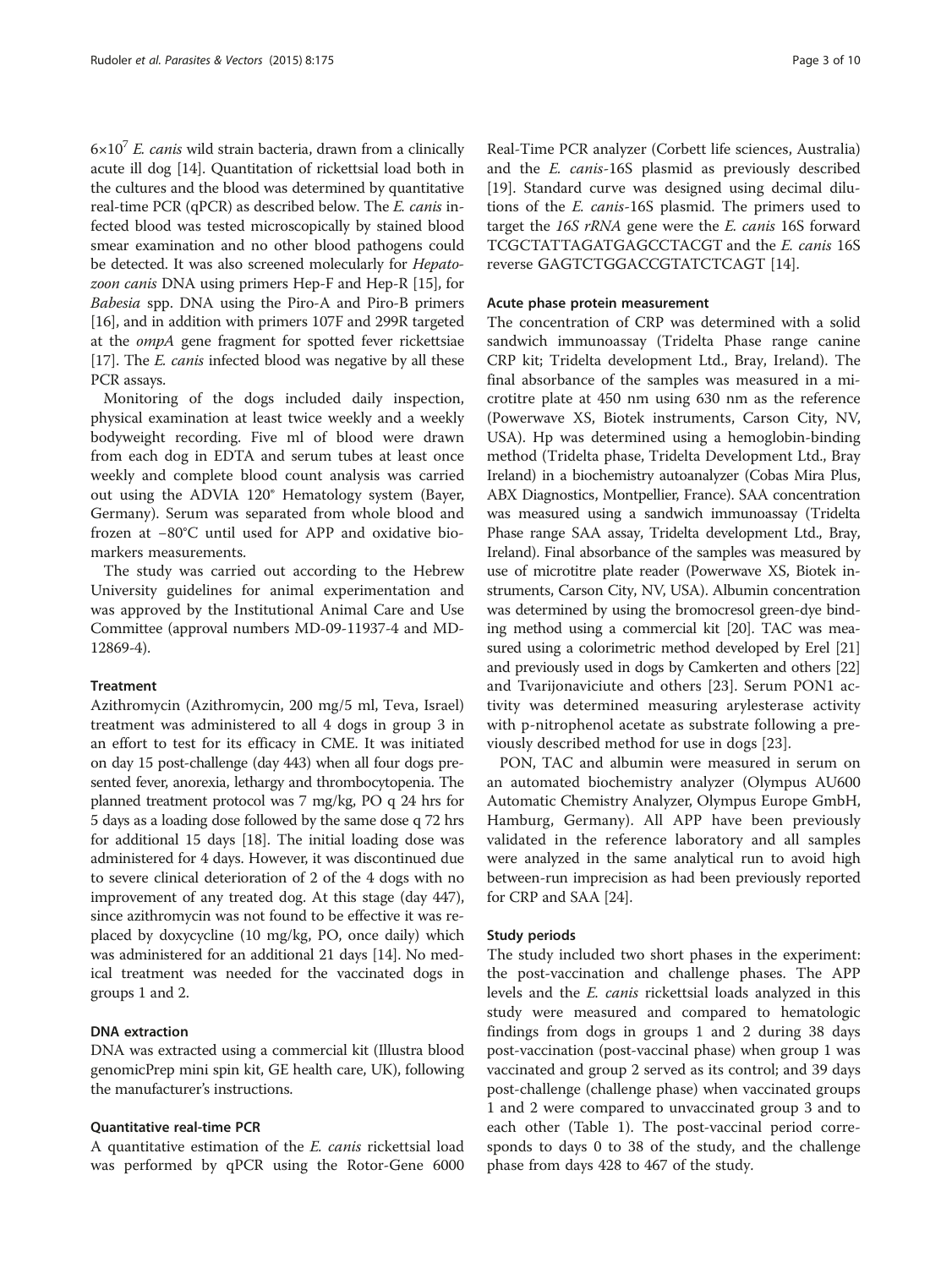#### Statistical analysis

All analyses were done using SAS 9.3 software. p values <0.05 were considered statistically significant.

# APP and oxidative marker levels

A marginal model was used for this analysis. Treatment group and sample day (i.e. time effect) entered the model as fixed effects, while repeated measurements within dogs were dealt with by adding a complex error term which included a correlation matrix to account for the repeated measurements of the same dog. The correlation matrix used was auto-regressive (AR(1)). The model we used was:

$$
Y = Time (6 index variables) + TRT(2-3 index variables) + Time * TRT + e,
$$

where Y is the analyzed APP, TRT- is treatment, and e is the complex error term representing the within-dog correlation of blood sample results and the residual error. The results reported are least squares means and are referred to in the model results section simply as means.

# Correlation between APP and oxidative markers and clinical and hematological parameters

As the number of observations was small, correlation between APP and oxidative markers and clinical and hematological parameters was estimated using the Spearman correlation coefficient  $(r)$ . Values of the coefficient vary between "0", indicating no statistical dependence between two variables, and "1" indicating a total statistical dependence between 2 variables.

# Results

#### Clinical and hematological findings

No clinical signs were observed in the post-vaccinal phase. Reduction in the number of thrombocytes was found to be the only hematological parameter that was altered during this phase. No clinical signs were observed among the vaccinated dogs. Following the challenge with the wild virulent *E. canis* strain, 3 dogs from the vaccinated groups developed transient mild to moderate fever. In addition, thrombocytopenia was detected among all vaccinated dogs and returned to normal reference range without therapeutic intervention. In contrast, the control dogs developed severe clinical signs including lethargy, anorexia and persistent fever. Furthermore, 2 of the control dogs developed life threatening clinical disease with severe hypothermia, lethargy and anorexia. The clinical signs and thrombocytopenia experienced by the control group were reversed only after initiation of doxycycline treatment.

# Serum levels of APP

The concentrations of all APP during the two study phases are shown in Additional file [1:](#page-8-0) Table S1. Table [2](#page-4-0) presents the peak APP and oxidative marker concentrations and the ratios between peaks and baseline levels within the groups.

# Model results

#### **CRP**

Post-vaccination On day 24 post-vaccination, CRP levels in group 1 were higher by 33.87 μg/mL than those in group 2 ( $p = 0.008$ ). In groups 1 and 2, CRP levels were 37.62 ( $p = 0.005$ ) and 57.03 ( $p = 0.005$ ) μg/mL greater on days 12 and 24, respectively, when compared to pre-vaccination levels.

Post-challenge Following challenge with the wild virulent strain, CRP levels on day 14 post-challenge in group 3 were 184.13  $\mu$ g/mL greater than in group 1 ( $p = 0.003$ ) (Figure [1](#page-5-0)). In all groups, CRP values were on average 107.32 μg/mL greater on day 22 post-challenge when compared to pre-challenge values ( $p = 0.002$ ). No significant differences were detected between group 1 and group 2 during this phase.

# Hp

Post-vaccination No significant differences were found between groups 1 and 2 during the post-vaccination phase. Both groups had significantly higher mean Hp levels on day 14 and 22 post-vaccination compared to day 0 pre-vaccination (1.67 g/L,  $p = 0.050$ , and 2.83 g/L,  $p = 0.006$ , respectively).

Post-challenge On day 14, Hp levels in group 3 were 6.12 g/L greater than in group 1 ( $p = 0.007$ ). On day 22 post-challenge, mean Hp levels were 3.28 g/L greater in all groups, when compared to pre-challenge levels ( $p = 0.040$ ). No differences between groups 1 and 2 were found.

#### SAA

Post-vaccination Levels of SAA were 17.61 <sup>μ</sup>g/mL greater in group 1 compared to group 2 on day 24 postvaccination ( $p = 0.003$ ). In both groups, mean SAA values were 18.77 μg/mL greater on day 24 post-vaccination compared to pre-vaccination values ( $p < 0.001$ ).

Post-challenge On day 14, SAA values in group 3 were 144.91  $\mu$ g/mL greater than in group 1 ( $p < 0.001$ ) (Figure [2](#page-5-0)). In addition, mean SAA levels on day 22 in all groups were 59.34 μg/mL greater than pre-challenge levels  $(p < 0.001)$ . No differences between groups 1 and 2 were found.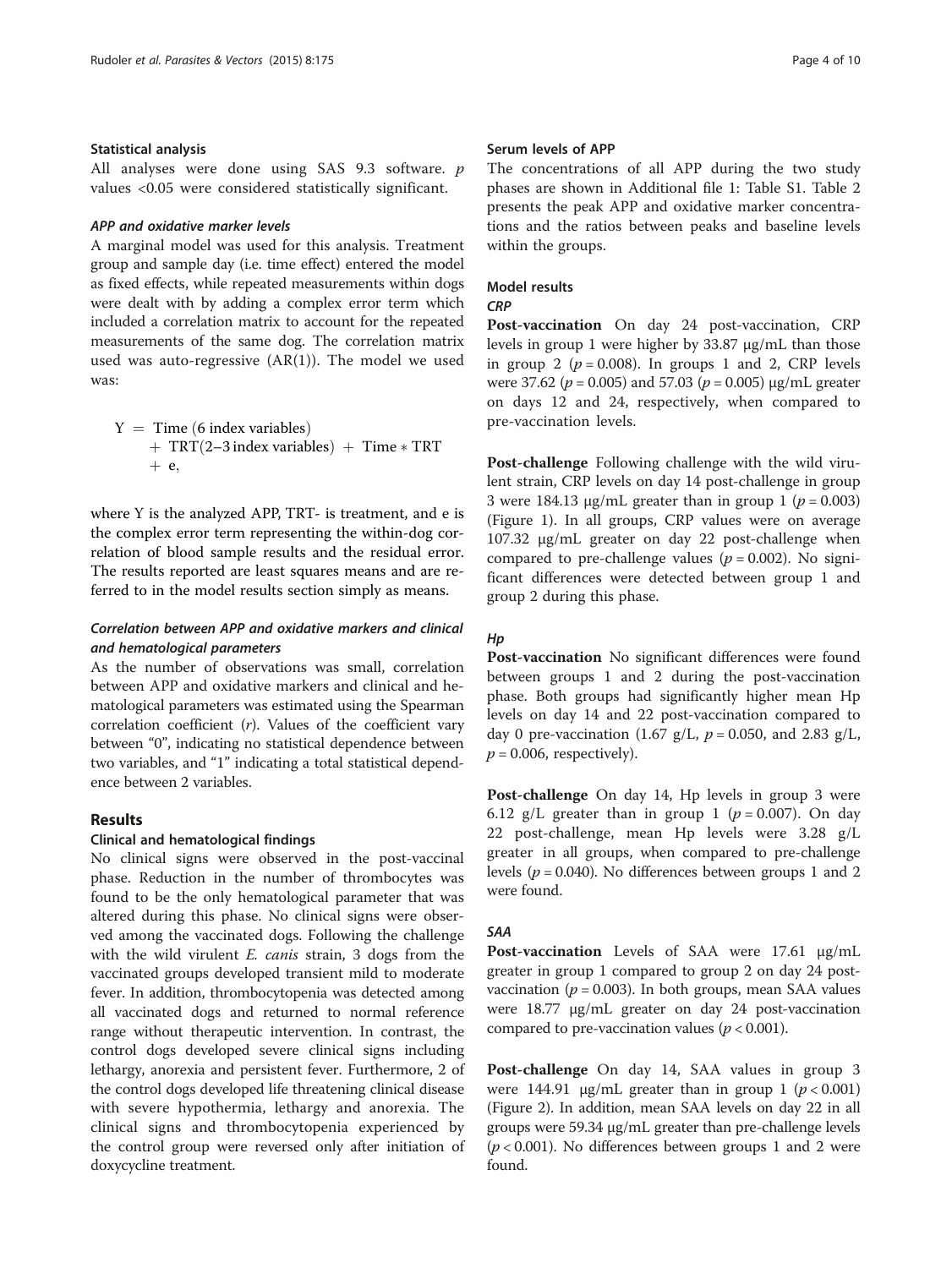| Inflammatory marker  Phase of study  Group |             |                | Pre-vaccination or<br>challenge value<br>(standard error) | Highest value for positive APP<br>and lowest value for negative<br>APP (standard error) | Day of detection<br>(post-vaccination<br>or challenge) | Rate of change* |
|--------------------------------------------|-------------|----------------|-----------------------------------------------------------|-----------------------------------------------------------------------------------------|--------------------------------------------------------|-----------------|
| $CRP$ ( $\mu$ g/mL)                        | vaccination | $\mathbf{1}$   | 6.9(4.5)                                                  | 70.6 (11.52)                                                                            | 24                                                     | 10.23           |
|                                            |             | $\overline{2}$ | 5(0)                                                      | 8.65 (10.66)                                                                            | 13                                                     | 1.73            |
|                                            | challenge   | $\mathbf{1}$   | 5(0)                                                      | 112 (23.31)                                                                             | 22                                                     | 22.4            |
|                                            |             | $\overline{2}$ | 5(0)                                                      | 173 (23.31)                                                                             | 22                                                     | 34.6            |
|                                            |             | 3              | 5(0)                                                      | 252 (23.31)                                                                             | 14                                                     | 50.4            |
| Hp (g/L)                                   | vaccination | $\mathbf{1}$   | 1.68(1.62)                                                | 5.04(0.73)                                                                              | 24                                                     | 3               |
|                                            |             | $\overline{2}$ | 0.28(0.23)                                                | 1.88(0.69)                                                                              | 24                                                     | 6.7             |
|                                            | challenge   | $\mathbf{1}$   | 1.56(0.16)                                                | 4.86(1.21)                                                                              | 22                                                     | 3.11            |
|                                            |             | 2              | 1.77(1.17)                                                | 3.78 (1.05)                                                                             | 22                                                     | 2.13            |
|                                            |             | 3              | 2.13(0.29)                                                | 8.60(1.05)                                                                              | 14                                                     | 4.03            |
| SAA (µg/mL)                                | vaccination | $\mathbf{1}$   | 5.1 (2.39)                                                | 23.94 (2.9)                                                                             | 24                                                     | 4.69            |
|                                            |             | $\overline{2}$ | 3.43 (1.92)                                               | 5.1(2.5)                                                                                | 13                                                     | 1.48            |
|                                            | challenge   | $\mathbf{1}$   | 1.43(0.97)                                                | 61(9.9)                                                                                 | 22                                                     | 42.65           |
|                                            |             | 2              | 2.05(1.29)                                                | 36(8.6)                                                                                 | 22                                                     | 17.56           |
|                                            |             | 3              | 1.66(0.43)                                                | 156.77 (8.6)                                                                            | 14                                                     | 94.43           |
| Albumin (g/dL)                             | vaccination | $\mathbf{1}$   | 3.07(0.06)                                                | 2.33(0.26)                                                                              | 31                                                     | 0.75            |
|                                            |             | 2              | 3(0.31)                                                   | 3.01 (0.29)                                                                             | 31                                                     | $\mathbf{1}$    |
|                                            | challenge   | $\mathbf{1}$   | 3.64(0.4)                                                 | 2.8(0.15)                                                                               | 22                                                     | 0.76            |
|                                            |             | $\overline{2}$ | 3.99(0.24)                                                | 2.8(0.15)                                                                               | 22                                                     | 0.7             |
|                                            |             | 3              | 3.79(0.19)                                                | 1.64(0.17)                                                                              | 22                                                     | 0.43            |
| TAC (mmol/L)                               | vaccination | $\mathbf{1}$   | 0.36(0.16)                                                | 0.07(0.06)                                                                              | 31                                                     | 0.19            |
|                                            |             | $\overline{2}$ | 0.45(0.017)                                               | 0.04(0.06)                                                                              | 39                                                     | 0.08            |
|                                            | challenge   | $\mathbf{1}$   | 0.36(0.06)                                                | 0.12(0.08)                                                                              | 22                                                     | 0.33            |
|                                            |             | $\overline{2}$ | 0.46(0.1)                                                 | 0.2(0.06)                                                                               | 14                                                     | 0.43            |
|                                            |             | 3              | 0.24(0.13)                                                | 0.08(0.03)                                                                              | 14                                                     | 0.33            |
| PON-1 (IU/mL)                              | vaccination | $\mathbf{1}$   | 2.91(0.27)                                                | 2.1(0.16)                                                                               | 31                                                     | 0.72            |
|                                            |             | 2              | 2.43(0.29)                                                | 2.2(0.16)                                                                               | 38                                                     | 0.9             |
|                                            | challenge   | $\mathbf{1}$   | 3.64(0.6)                                                 | 2.1(0.23)                                                                               | 22                                                     | 0.57            |
|                                            |             | $\overline{2}$ | 3.9(0.68)                                                 | 2.05(0.23)                                                                              | 22                                                     | 0.52            |
|                                            |             | 3              | 3.62(0.11)                                                | 1.3(0.23)                                                                               | 22                                                     | 0.35            |

# <span id="page-4-0"></span>Table 2 Changes (least square means values) in APP and oxidative markers and change rates detected during post-vaccination and post-challenge periods

\*Highest or lowest least square means value divided by the mean pre-vaccination or pre-challenge value of the same group.

#### Albumin

Post-vaccination Mean albumin levels in group 2 were 1.42 g/dL greater on day 6 post-vaccination, when compared to day 0 ( $p = 0.01$ ). Significantly lower mean levels of albumin were detected in groups 1 and 2 on day 6 post-vaccination. The mean reduction was by 1.14 g/dL  $(p = 0.01)$ . A similar trend was observed on day 29 post-vaccination in which a mean reduction of 0.74 g/dL was detected ( $p = 0.05$ ) compared to the levels prior to vaccination.

Post-challenge On day 14, mean albumin levels in group 3 were 1.3 g/dL lower than in group 1 ( $p < 0.001$ ). Similarly, mean albumin levels were 1.3 g/dL lower  $(p = 0.002)$  and 0.72 g/dL lower  $(p = 0.02)$  on day 22 and 29 post-challenge, respectively (Figure [3\)](#page-6-0). No differences between group 1 and group 2 were found.

# TAC

Post-vaccination Both groups 1 and 2 had significantly lower mean levels of TAC during the post-vaccination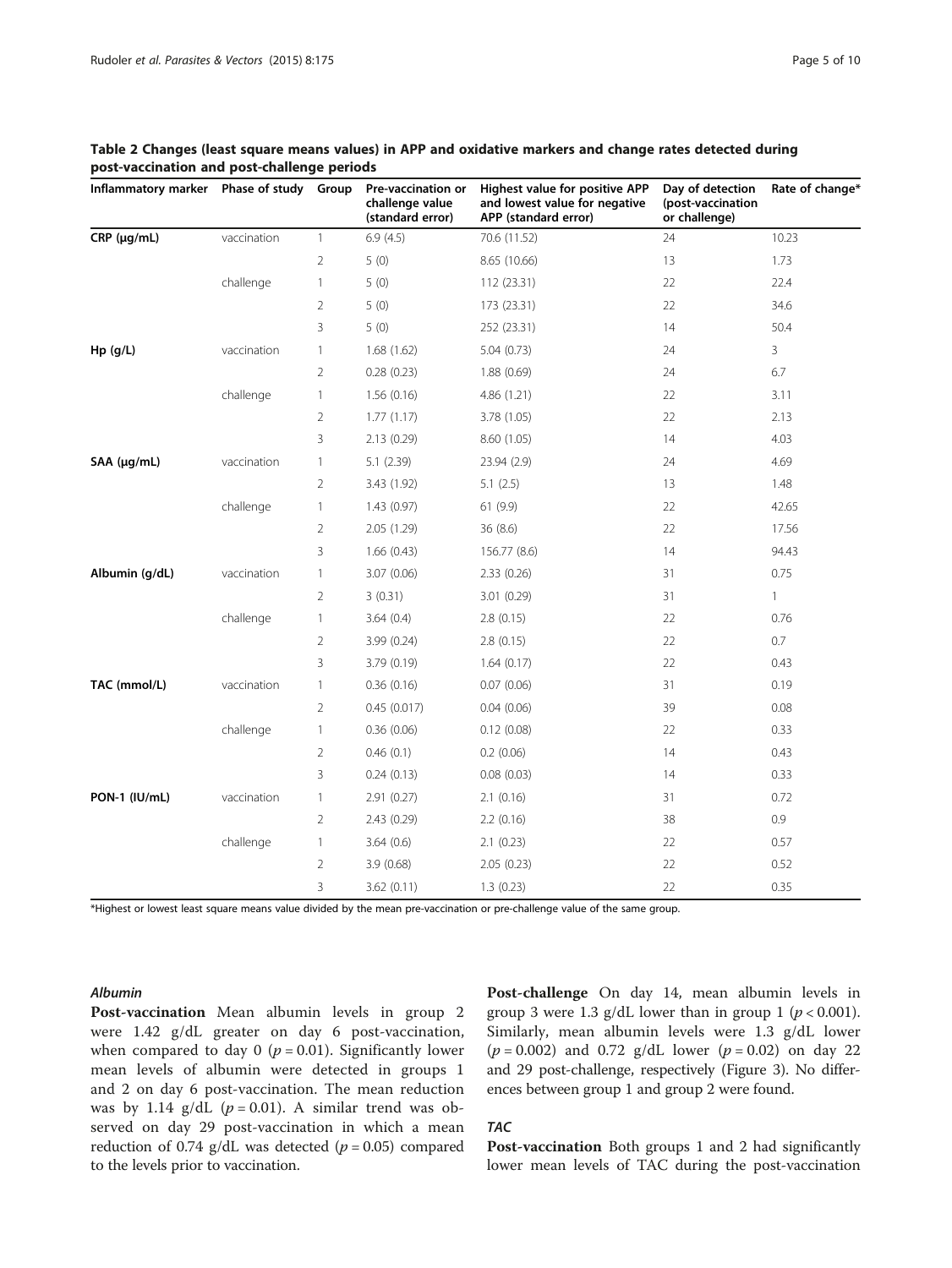<span id="page-5-0"></span>

period. Compared to day 0, values on days 6, 13, 24, 31 and 38 were 0.15 mmol/L  $(p = 0.008)$ , 0.24 mmol/L  $(p = 0.004)$ , 0.2 mmol/L  $(p = 0.004)$ , 0.27 mmol/L  $(p = 0.004)$ and 0.25 mmol/L ( $p = 0.009$ ) lower, respectively.

Post-challenge During most of the post-challenge phase, TAC levels in all groups were lower than those in the pre-challenge phase. On days 8, 14, 22 and 29 post-challenge, values were  $0.14$  mmol/L ( $p = 0.01$ ), 0.18 mmol/L ( $p = 0.002$ ), 0.16 mmol/L, ( $p = 0.005$ ) and 0.14 mmol/L  $(p = 0.01)$  lower, respectively. No differences were detected between groups 1 and 2 during this period.

# PON-1

Post-vaccination PON-1 levels in group 2 were 0.79 IU/mL greater on day 6 post-vaccination ( $p = 0.02$ ) and 0.8 IU/mL greater on day 31 post-vaccination ( $p =$ 0.03), compared to those in group 1. On day 31 postvaccination, PON-1 values were 0.73 IU/mL lower than those found in the pre-vaccination period ( $p = 0.004$ ).

Post-challenge Following challenge, all groups showed a decrease in the mean level of PON-1 from day 14 until day 39 post-challenge (day 14, 0.87 IU/mL,  $p = 0.01$ ; day 22, 1.51 IU/mL,  $p < 0.001$ ; day 29, 1.19 IU/mL,  $p = 0.001$ ; day 39, 0.97 IU/mL,  $p = 0.005$ ). No significant differences

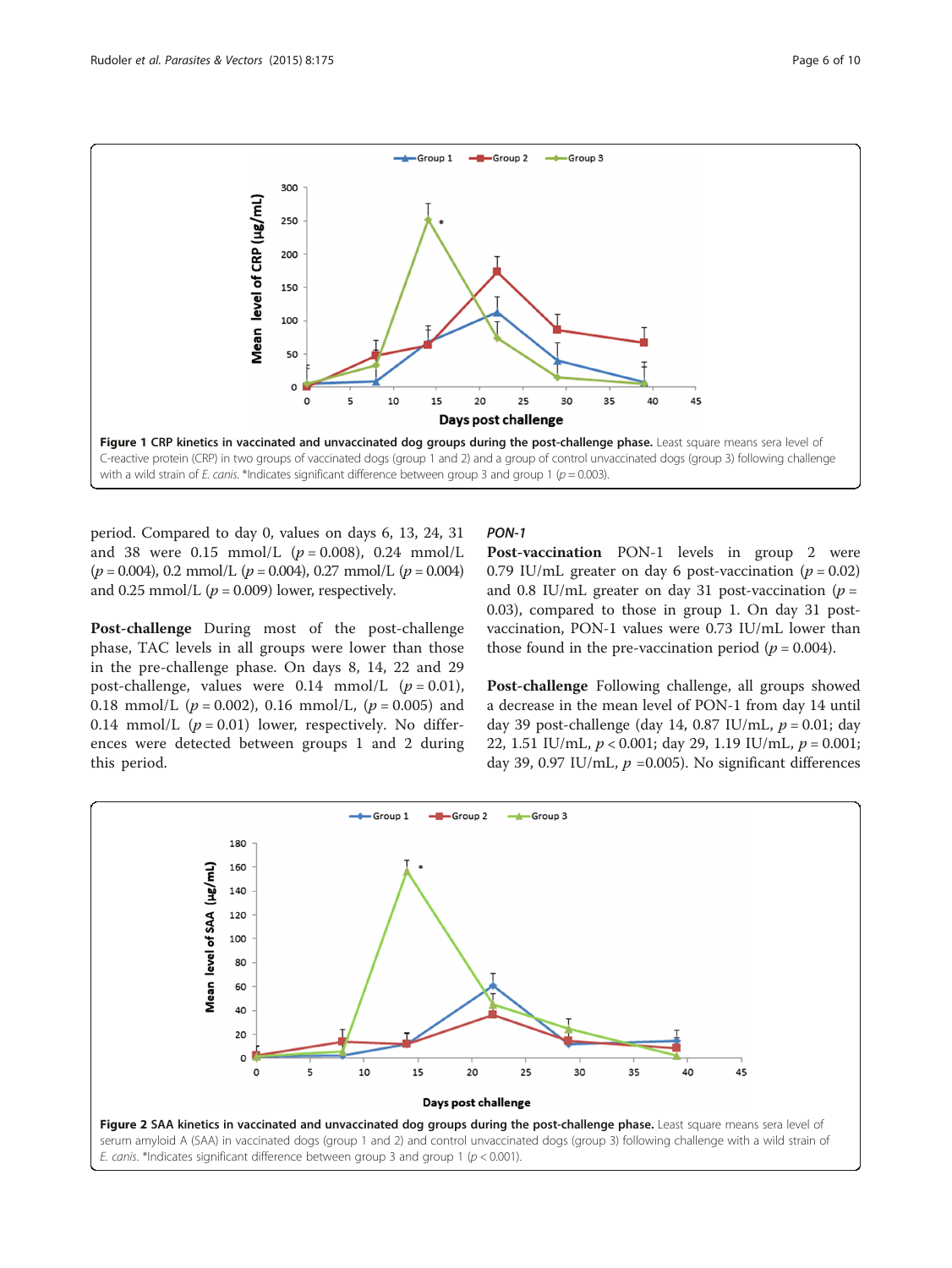<span id="page-6-0"></span>

in PON-1 levels were recorded between all groups throughout the challenge phase.

# Correlations between APP levels, clinical and hematological parameters

Correlation matrices for each phase are provided in Additional file [2:](#page-8-0) Table S2, Additional file [3:](#page-8-0) Table S3 and Additional file [4:](#page-8-0) Table S4

#### Post-vaccination phase

Group 1 The rickettsial load was found to be positively correlated with the Hp levels ( $r = 0.66$ ,  $p = 0.005$ ), CRP levels ( $r = 0.76$ ,  $p < 0.001$ ), and SAA levels ( $r = 0.61$ ,  $p =$ 0.001). SAA levels positively correlated with the dog's body temperatures  $(r = 0.52, p = 0.010)$ .

Negatively correlated variables in the post-vaccination phase included rickettsial load with albumin ( $r = -0.4$ ,  $p = 0.054$ ) and TAC levels ( $r = -0.4$ ,  $p = 0.035$ ), and CRP levels with number of thrombocytes  $(r = -0.65,$  $p = 0.007$ ).

Group 2 In group 2 dogs, which served as controls for group 1 during the post-vaccination phase, albumin and PON-1 levels ( $r = 0.57$ ,  $p = 0.008$ ), correlated positively.

#### Post-challenge phase

Since the results differed between the pre-treatment period i.e. the time period from the day of challenge to the beginning of treatment with doxycycline (day 0 to 19 post challenge) and the period thereafter (treatment period, day 19 to 39 post-challenge), these periods were analyzed separately.

Group 1 In the pre-treatment period, rickettsial load correlated positively with CRP and SAA levels  $(r = 0.87,$   $p = 0.005$ ;  $r = 0.74$ ,  $p = 0.013$ , respectively), and albumin levels correlated negatively with body temperatures  $(r = -0.63, p = 0.034).$ 

In the treatment period, the rickettsial load was correlated positively with the CRP level  $(r = 0.88, p = 0.003)$ and body temperature  $(r = 0.62, p = 0.041)$ .

Negatively correlated variables during the post-treatment initiation period included the rickettsial load and thrombocyte numbers ( $r = -0.94$ ,  $p < 0.001$ ), and CRP levels and number of thrombocytes ( $r = -0.84$ ,  $p = 0.003$ ).

Group 2 Variables found to be positively correlated in the pre-treatment period included rickettsial load and temperature ( $r = 0.66$ ,  $p = 0.018$ ), CRP and SAA levels  $(r = 0.89, p = 0.001)$ , albumin and PON-1 levels  $(r = 0.59, p = 0.001)$  $p = 0.043$ ), and PON-1 and TAC levels ( $r = 0.97$ ,  $p < 0.001$ ). Negatively correlated variables during the pre-treatment period included the rickettsial load and albumin levels  $(r = -0.71, p = 0.009).$ 

In the treatment period, rickettsial load correlated positively with both CRP and SAA levels ( $r = 0.72$ ,  $p =$ 0.007;  $r = 0.77$ ,  $p = 0.003$ , respectively), and also with body temperature  $(r = 0.61, p = 0.031)$ . CRP levels correlated positively with body temperature  $(r = 0.68, p = 0.013)$ .

Negatively correlated variables during the treatment period included the rickettsial load with PON-1 levels  $(r = -0.71, p = 0.008)$ , thrombocyte numbers  $(r = -0.77,$  $p = 0.003$ ), and TAC levels ( $r = -0.74$ ,  $p = 0.005$ ); CRP levels and thrombocyte numbers ( $r = -0.73$ ,  $p = 0.006$ ), SAA and thrombocyte numbers  $(r = -0.67, p = 0.003)$ , and PON-1 levels with body temperature  $(r = -0.79)$ ,  $p = 0.002$ ).

Group 3 Variables found to be positively correlated in the pre-treatment period included: rickettsial load and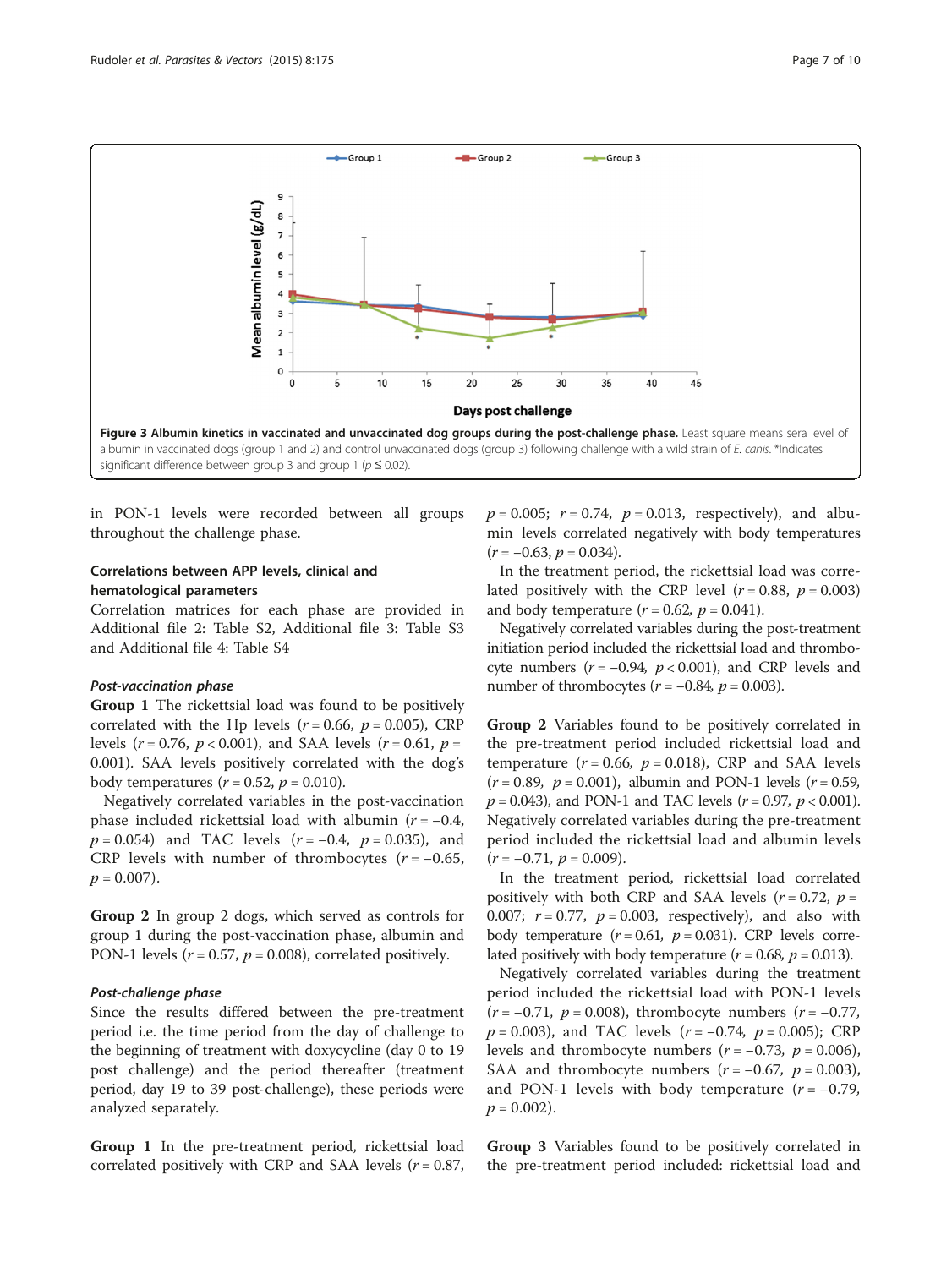CRP  $(r = 0.81, p = 0.004)$  and SAA levels  $(r = 0.82, p = 0.62)$ 0.003); albumin level and thrombocyte numbers ( $r = 0.87$ ,  $p = 0.002$ ), and body temperature and CRP level ( $r = 0.57$ ,  $p = 0.049$ .

Negatively correlated variables during the pre-treatment period included the rickettsial load and thrombocyte numbers ( $r = -0.92$ ,  $p = 0.008$ ), rickettsial load and albumin level ( $r = -0.66$ ,  $p = 0.035$ ), CRP levels and thrombocyte numbers  $(r = -0.93, p = 0.002)$ , SAA levels and thrombocyte numbers  $(r = -0.94, p = 0.001)$ , and PON-1 levels and body temperature  $(r = -0.67, p = 0.021)$ .

During the treatment period, positive correlations were found between rickettsial load and CRP levels  $(r = 0.79,$  $p = 0.010$ ) as well as SAA level ( $r = 0.61$ ,  $p = 0.056$ ). In addition, Hp levels were correlated positively with the thrombocyte numbers  $(r = 0.7, p = 0.016)$ .

Variables found to be negatively correlated during the treatment period included rickettsial load and body temperature  $(r = -0.76, p = 0.005)$ , and SAA and body temperature ( $r = -0.88$ ,  $p = 0.007$ ).

#### **Discussion**

Studies on the evaluation of innate inflammatory responses following vaccination trials are uncommon. Typically, parameters relating to the acquired immune responses such as antibody formation and lymphocyte proliferation are studied. In this study, the production of the APP, representing markers of innate inflammatory response, were shown to be considerably elevated or decreased, depending on their role as positive or negative APP, in challenged unvaccinated dogs, compared to challenged vaccinated dogs. Furthermore, the peak levels of various APP responses were not only smaller in vaccinated dogs but also appeared later on a time scale compared to challenged unvaccinated dogs. Changes in the concentrations of APP were noted also during the vaccination phase of the study as expected following vaccination with a live bacterial strain (group 1) and also following inoculation of uninfected DH-82 cells (group 2), however, these were of lower magnitude compared to most alterations in the challenged unvaccinated dogs. This provides important information on the dynamics of responses to vaccination with the attenuated *E. canis* strain, and the protection that it confers to vaccinated dogs in the perspective of the innate immune system responses. This study complements a previous study which focused on clinical, hematologic, serologic and bacterial load parameters and found up to 92 fold higher rickettsial load in unvaccinated challenged dogs compared to vaccinated dogs post-challenge, associated with severe disease versus no disease in the vaccinated dogs [\[14\]](#page-9-0). Due to the inoculation of dogs with blood from a naturally-infected dog presenting clinical *E. canis* infection, and although this blood was negative by PCR for *Babesia* spp. and *H. canis* and by blood smear microscopy for other parasites, the possibility that other pathogens were transmitted during inoculation cannot be ruled out. However, the inoculated vaccinated dogs did not develop disease with additional pathogens.

CRP which is the most studied APP in dogs and frequently found indicative as an inflammatory marker in dogs, was markedly elevated in unvaccinated dogs (group 3) post-challenge. It reached the peak level recorded in the study, which was 50 times higher than the pre-challenge level, 14 days post-challenge compared to considerably lower peak levels in the vaccinated groups, reached more than a week later, on day 22. Although CRP levels increased post-vaccination in the vaccinated group, they only reached much lower levels. A similar pattern with earlier and higher increases in APP levels in the control group post-challenge and with generally lower levels of APP during vaccination was also found for SAA, whose level was 94 times higher than pre-challenge on day 14 post-challenge and for Hp. An inverse response was found for the negative APP Albumin which decreased after challenge in the control group and with a considerably lower magnitude in the vaccinated groups. These findings are in agreement with the presentation of the clinical disease that became severe in the challenged control group and was unapparent in the vaccinated groups.

The strong positive correlation between the rickettsial load and positive APP such as CRP and SAA suggests that bacterial loads affected the production of these APP. Lower levels of these APP were associated with the low rickettsial load found in vaccinated dogs whereas considerably higher levels were demonstrated in challenged unvaccinated dogs with a high rickettsial load. Hence, CRP and SAA levels may serve as good indicators for the magnitude of infection with E. canis during the acute phase of the disease. Conversely, decreasing albumin levels were positively correlated with the decreasing thrombocyte counts during the challenge phase in the unvaccinated dogs. In addition, the albumin level was negatively correlated with the rickettsial load in the challenged unvaccinated dogs. These findings demonstrate that the negative acute phase protein, albumin, may serve as a diagnostic indicator for more severe disease whose level parallels changes in thrombocyte counts and E. canis bacterial loads in infected dogs.

Most positive APP correlated positively with other positive APP and negatively with negative APP and oxidative markers. These correlations were stronger in the unvaccinated challenged control dogs in comparison to the vaccinated dogs, as the magnitude of APP responses was generally considerably higher in the unvaccinated dogs that were not protected by the vaccine.

No major differences were noted between the APP response in groups 1 and 2 during the challenge phase. This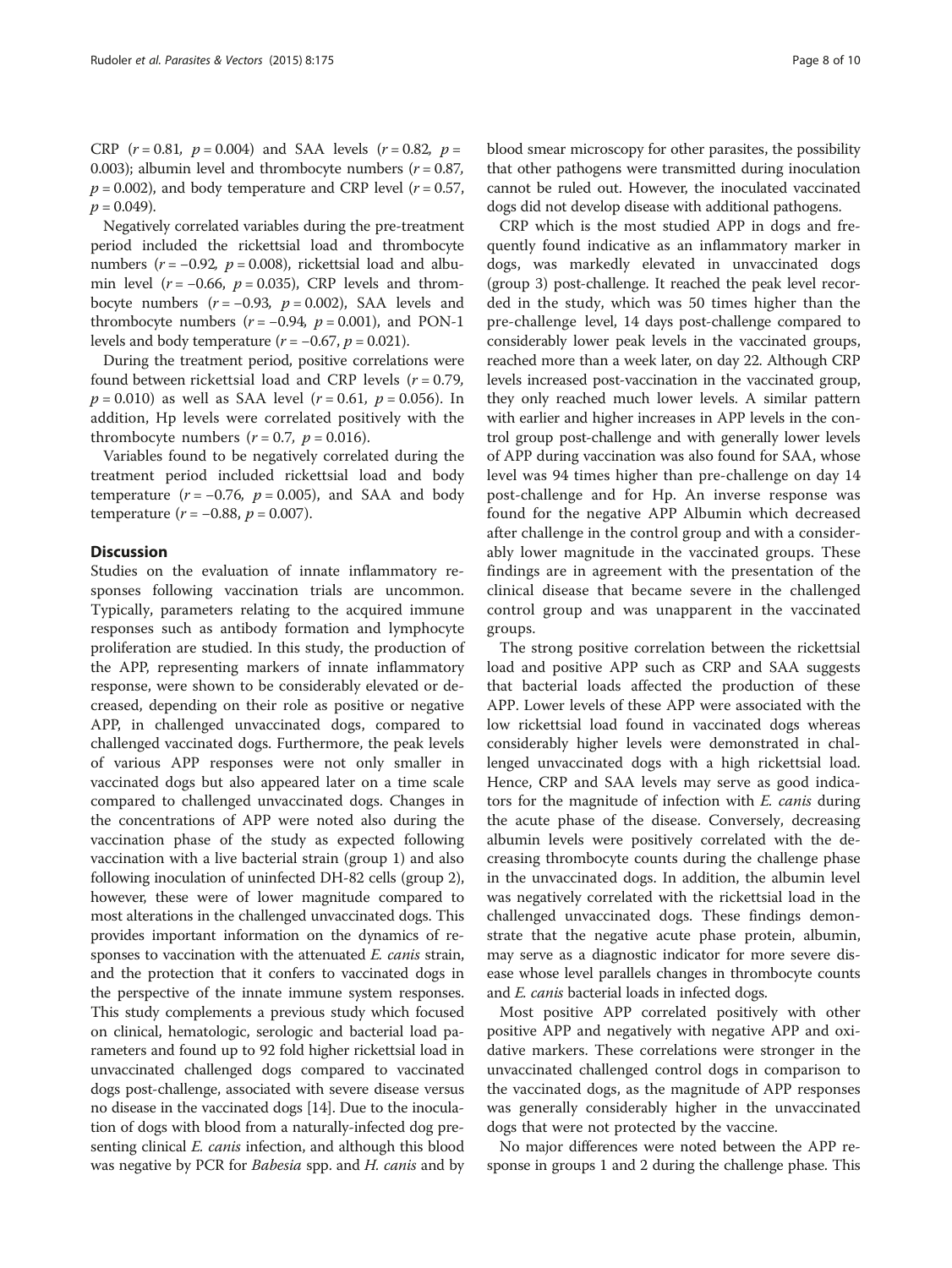<span id="page-8-0"></span>was also in agreement with the clinical, hematologic and rickettsial load outcomes [[14\]](#page-9-0). Therefore, from the standpoint of evaluating the response to vaccination as it is seen by APP production, there was no advantage to vaccinating twice versus vaccinating the dogs once prior to challenge with a wild strain of E. canis.

A study on APP in naturally infected dogs [3] which compared dogs with non-myelosuppressed ehrlichiosis to dogs with myelosuppressive disease, presumed to have chronic infection, and control beagles, also found elevations in CRP, SAA and Hp and decreased albumin levels. These findings are essentially similar to our findings from the experimental vaccination study, with regard to the APP which elevate in E. canis infection. Interestingly, a higher proportion of dogs with CRP, SAA and Hp increases were found in naturally infected myelosupressed dogs in comparison to non-myelosupressed dogs, indicating that probably as CME becomes chronic and the clinical presentation worsens, production of these APP is further increased. In contrast, albumin decrease in the naturally infected dogs was not different between myelospuressed and non-myelosupressed dogs [3]. Other studies in experimentally infected dogs with CME have documented increases in CRP, Hp, acid-glycoprotein, ceruloplasmin, transferrin, and decrease in albumin [4,5,[25](#page-9-0)].

In a different canine vaccination and challenge study, canine parvovirus infection of vaccinated and unvaccinated control puppies resulted in a clinical disease with virus shedding in the feces in the control dogs and an increase in the levels of SAA and α-l acid glycoprotein (α-l AG), whereas vaccinated dogs did not develop a clinical disease and had lower levels of these APP [\[26](#page-9-0)]. These results are comparable to the results in our study on E. canis vaccination and challenge, although we evaluated a wider range of positive and negative APP.

Different panels of APP have been studied in natural and experimental infection with various canine vectorborne diseases other than CME including leishmaniosis caused by Leishmania infantum [[27-31\]](#page-9-0) and babesiosis with different species of Babesia [\[32](#page-9-0)-[34\]](#page-9-0). These studies have generally been found helpful in evaluating the magnitude and severity of the disease as well as improvement in dog condition following effective treatment.

PON-1 and TAC are inflammatory and metabolic indicators that have been less recently utilized in veterinary medicine [[23](#page-9-0)]. Our study is the first to evaluate these oxidative stress markers in E. canis infection. Both markers decreased during the vaccination and challenge phases, however they could not distinguish clearly between control dogs with severe disease and clinically normal, vaccinated dogs. Further evaluation of the usefulness of PON-1 and TAC in E. canis infection including the chronic disease stage may be warranted.

#### Conclusions

Vaccination with an attenuated E. canis strain in an experimental CME infection resulted in considerably muted positive and negative APP responses compared to those found in challenged unvaccinated dogs, reflecting a milder innate inflammatory response conferred by protection of the vaccine. These milder responses correlated well with the absence of clinical disease and diminished rickettsial load found in the vaccinated dogs postchallenge.

# Additional files

[Additional file 1: Table S1.](http://www.parasitesandvectors.com/content/supplementary/s13071-015-0798-1-s1.xlsx) APP and antioxidant values during the post-vaccination and post-challenge periods.

[Additional file 2: Table S2.](http://www.parasitesandvectors.com/content/supplementary/s13071-015-0798-1-s2.docx) Correlations among APP, antioxidant analytes and clinical parameters during the post-vaccinal phase.

[Additional file 3: Table S3.](http://www.parasitesandvectors.com/content/supplementary/s13071-015-0798-1-s3.docx) Correlations among APP, antioxidant analytes and clinical parameters during the pre-treatment phase following challenge.

[Additional file 4: Table S4.](http://www.parasitesandvectors.com/content/supplementary/s13071-015-0798-1-s4.doc) Correlations among APP, antioxidant analytes and clinical parameters during the treatment phase following challenge.

#### Competing interests

The authors declare that they have no competing interests.

#### Authors' contributions

NR, SH and GB planned the study, vaccinated and inoculated the dogs, performed PCR, participated in analyzing the data and in writing the manuscript. SMB, AT and JJC performed the APP analysis and revised the manuscript. MVS performed the statistical analysis and revised the manuscript. All authors read and approved the final version of the manuscript.

#### Acknowledgements

The authors thank Bayer Health Care - Animal Health Division for kindly supporting the publication of this manuscript in the framework of the 10<sup>th</sup> CVBD World Forum symposium.

#### Author details

<sup>1</sup> Koret School of Veterinary Medicine, Hebrew University, P.O. Box 12, Rehovot 76100, Israel. <sup>2</sup>Interdisciplinary Laboratory of Clinical Pathology, Interlab-UMU, Campus of Excellence Mare Nostrum, University of Murcia, 30100 Espinardo, Murcia, Spain.

#### Received: 22 January 2015 Accepted: 12 March 2015 Published online: 23 March 2015

#### References

- 1. Harrus S, Waner T. Diagnosis of canine monocytotropic ehrlichiosis (Ehrlichia canis): an overview. Vet J. 2011;187:292–6.
- 2. Harrus S, Waner T, Neer TM. Ehrlichia canis infection. In: Greene CE, editor. Infectious diseases of the dog and the cat. 4th ed. St. Louis: Elsevier; 2011. p. 227–38.
- 3. Mylonakis ME, Ceron JJ, Leontides L, Siarkou VI, Tvarijonaviciute A, Koutinas AF, et al. Serum acute phase proteins as clinical phase indicators and outcome predictors in naturally occurring canine monocytic ehrlichiosis. J Vet Intern Med. 2011;25:811–7.
- 4. Rikihisa Y, Yamamoto S, Kwak I, Igbal Z, Kociba G, Mott J, et al. C-reactive protein and alpha-1 acid glycoprotein levels in dogs infected with Ehrlichia canis. J Clin Microbiol. 1994;32:912–7.
- 5. Munhoz TD, Faria JL, Vargas-Hernandez G, Fagliari JJ, Santana AE, Machado RZ, et al. Experimental Ehrlichia canis infection changes acute-phase proteins. Rev Bras Parasitol Vet. 2012;21:206–12.